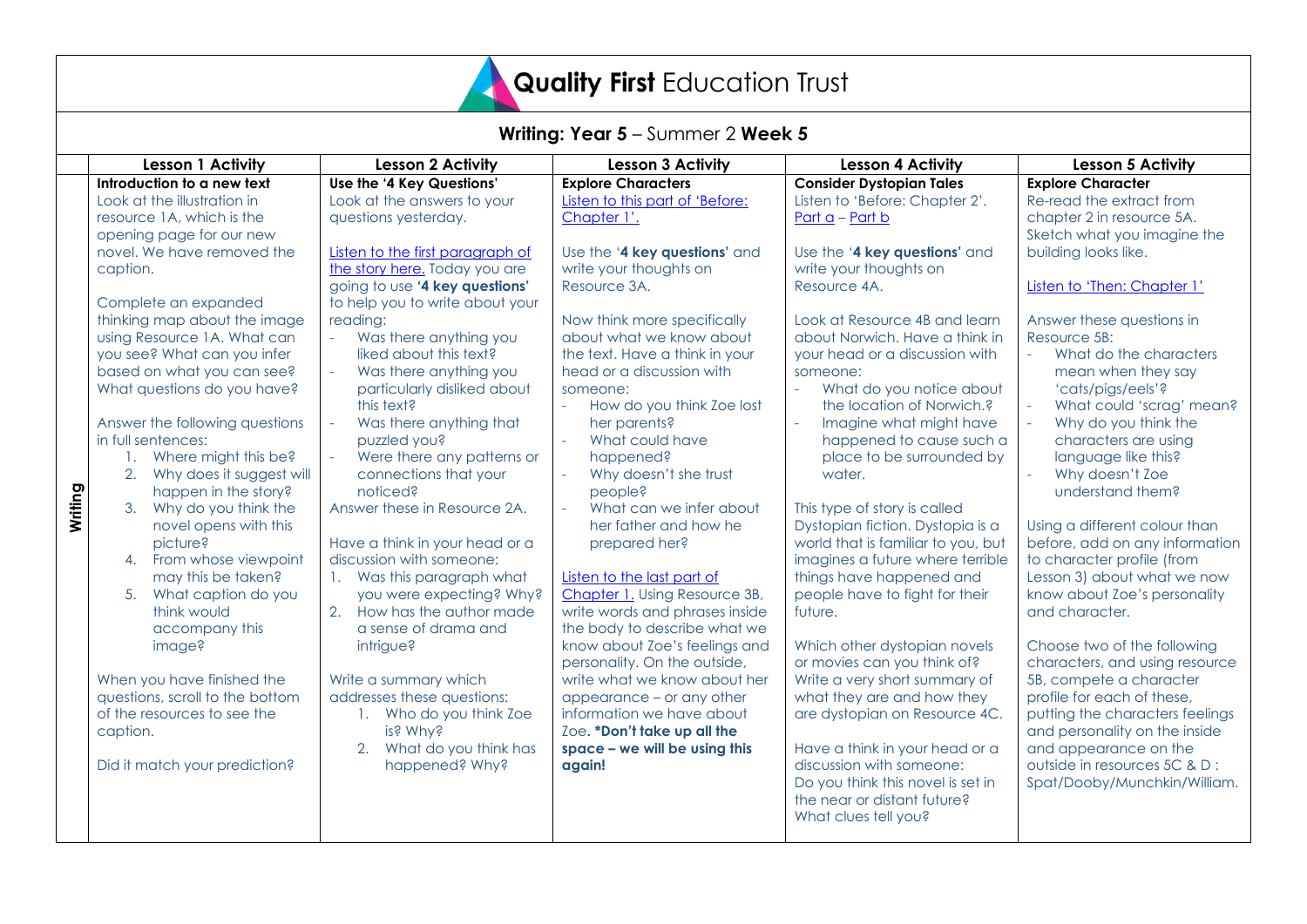## **Quality First** Education Trust

## **Reading: Year 3 –** Summer 1 **Week 5**

|                                    |                |                            | Day 1 Activity                                                                                                                                                                                                                | Day 2 Activity                                        | Day 3 Activity                                        | Day 4 Activity                                        | Day 5 Activity                                    |
|------------------------------------|----------------|----------------------------|-------------------------------------------------------------------------------------------------------------------------------------------------------------------------------------------------------------------------------|-------------------------------------------------------|-------------------------------------------------------|-------------------------------------------------------|---------------------------------------------------|
|                                    | Whole<br>class |                            | Alice in Wonderland<br>Chapter 6                                                                                                                                                                                              | Alice in Wonderland<br>Chapter 7                      | Alice in Wonderland<br><b>Chapter 8</b>               | Alice in Wonderland<br>Chapter 9                      | Alice in Wonderland<br>Chapter 10                 |
| Reading                            | endent<br>Ŏ    | $\ast$                     | Volcano                                                                                                                                                                                                                       | Volcano                                               | Volcano                                               | Volcano                                               | Volcano                                           |
|                                    |                | $\ast$<br>$\ast$           | <b>The Painting that</b><br>Wasn't There                                                                                                                                                                                      | <b>The Painting that</b><br>Wasn't There              | <b>The Painting that</b><br>Wasn't There              | <b>The Painting that</b><br><b>Wasn't There</b>       | <b>The Painting that</b><br><b>Wasn't There</b>   |
|                                    | Inde           | $\ast$<br>$\ast$<br>$\ast$ | Off the Bench                                                                                                                                                                                                                 | Off the Bench                                         | Off the Bench                                         | Off the Bench                                         | Off the Bench                                     |
| <b>Spelling</b>                    |                |                            | Practice these words this week using the spelling strategies below: measure, treasure, creature, adventure, television, division, revision<br>Challenge: Choose more words from the spelling list below to practice spelling. |                                                       |                                                       |                                                       |                                                   |
| Extra if<br>you'd like<br>to read! |                |                            | Boy in the girls<br><b>Bathroom</b><br>chapters 30-31                                                                                                                                                                         | Boy in the girls<br><b>Bathroom</b><br>chapters 32-33 | Boy in the girls<br><b>Bathroom</b><br>chapters 34-35 | Boy in the girls<br><b>Bathroom</b><br>chapters 36-37 | Boy in the girls<br><b>Bathroom</b><br>chapter 38 |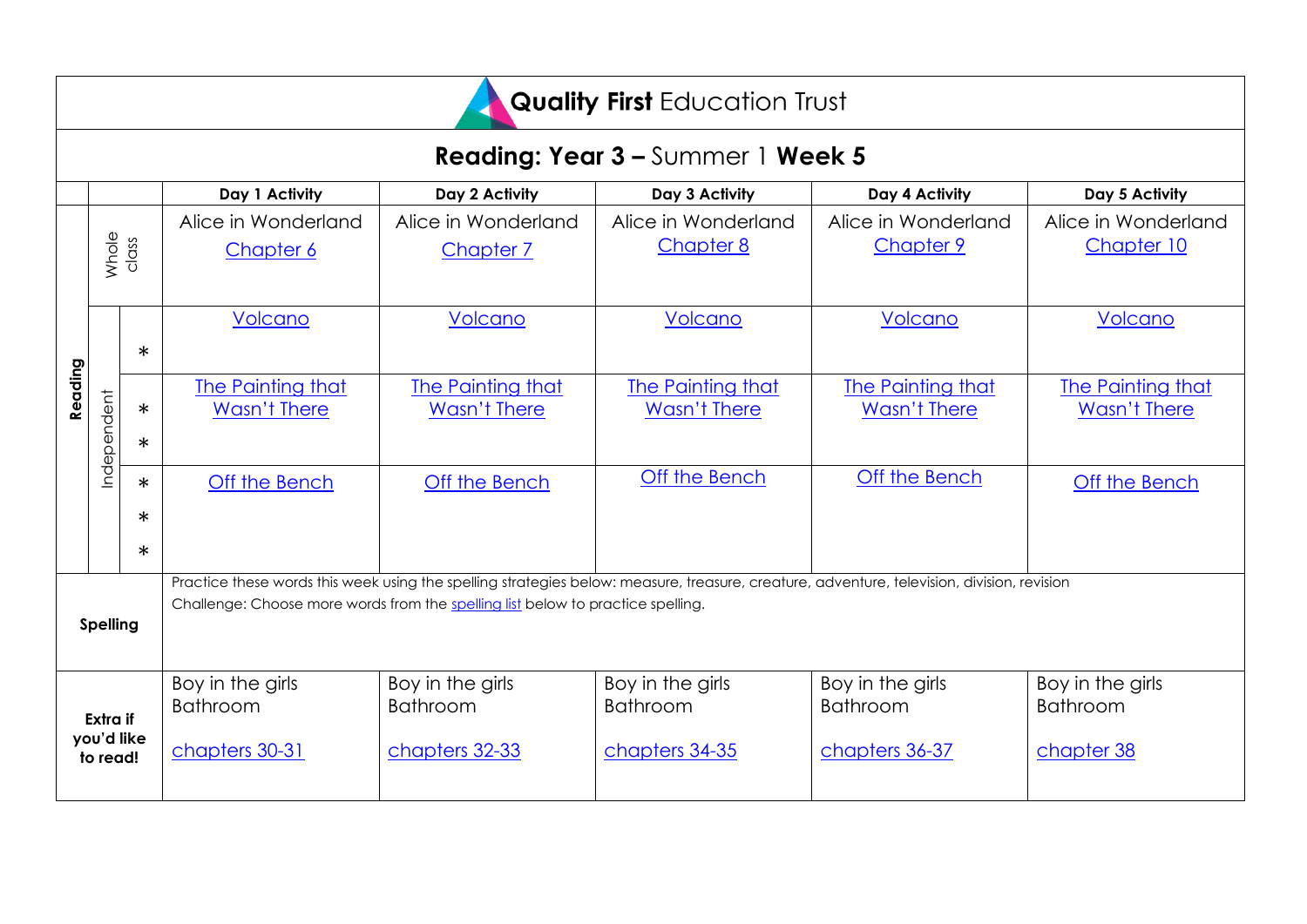## **Resource 1A:**

| What questions I have |  |  |
|-----------------------|--|--|
| What I can infer      |  |  |
| What I can see        |  |  |
|                       |  |  |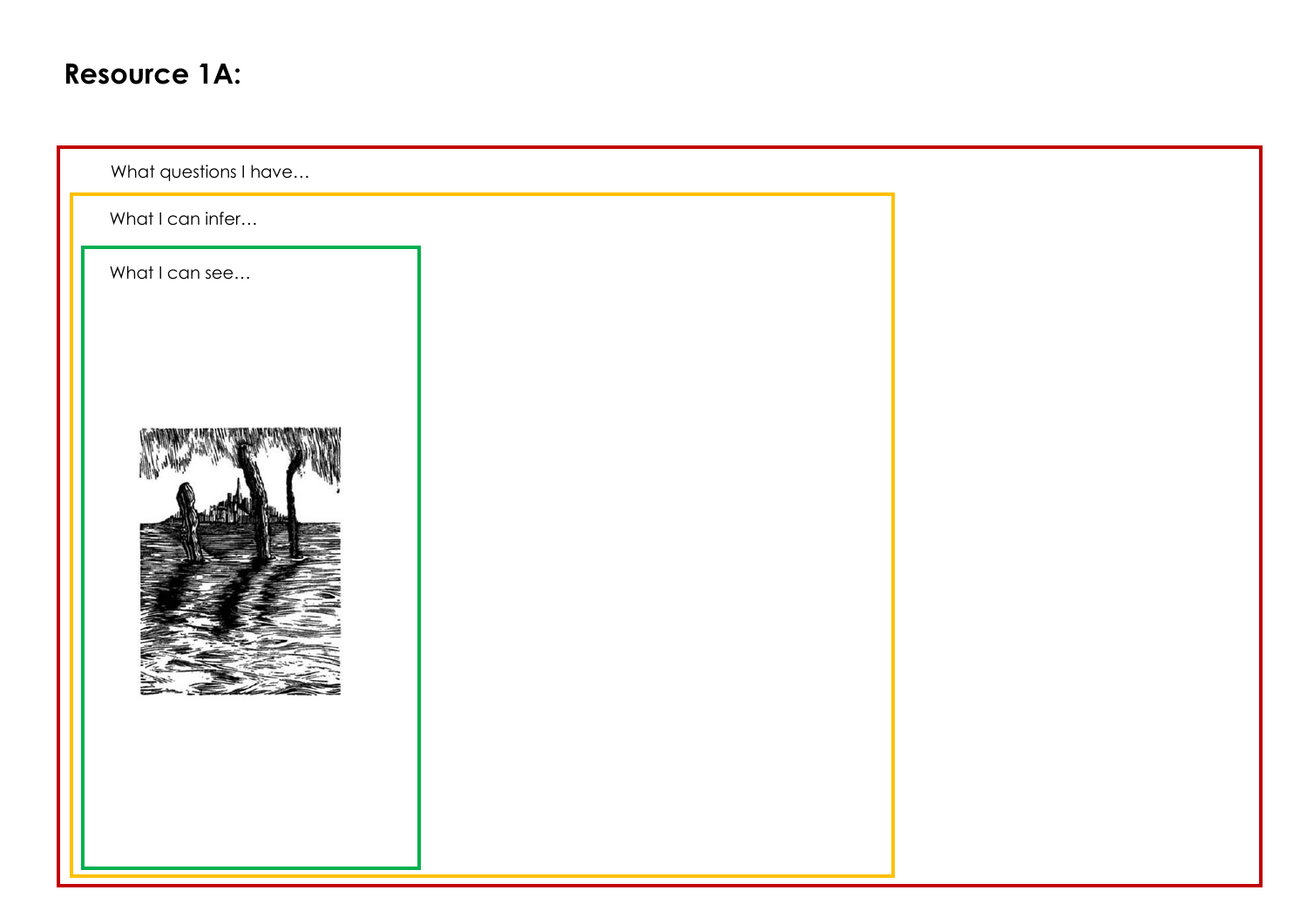## **Resource 2A:**

| Was there anything you liked about this text?                    | Was there anything that puzzled you?                         |
|------------------------------------------------------------------|--------------------------------------------------------------|
|                                                                  |                                                              |
|                                                                  |                                                              |
|                                                                  |                                                              |
|                                                                  |                                                              |
|                                                                  |                                                              |
|                                                                  |                                                              |
|                                                                  |                                                              |
| Was there anything you particularly disliked<br>about this text? | Were there any patterns or connections that<br>your noticed? |
|                                                                  |                                                              |
|                                                                  |                                                              |
|                                                                  |                                                              |
|                                                                  |                                                              |
|                                                                  |                                                              |
|                                                                  |                                                              |
|                                                                  |                                                              |
|                                                                  |                                                              |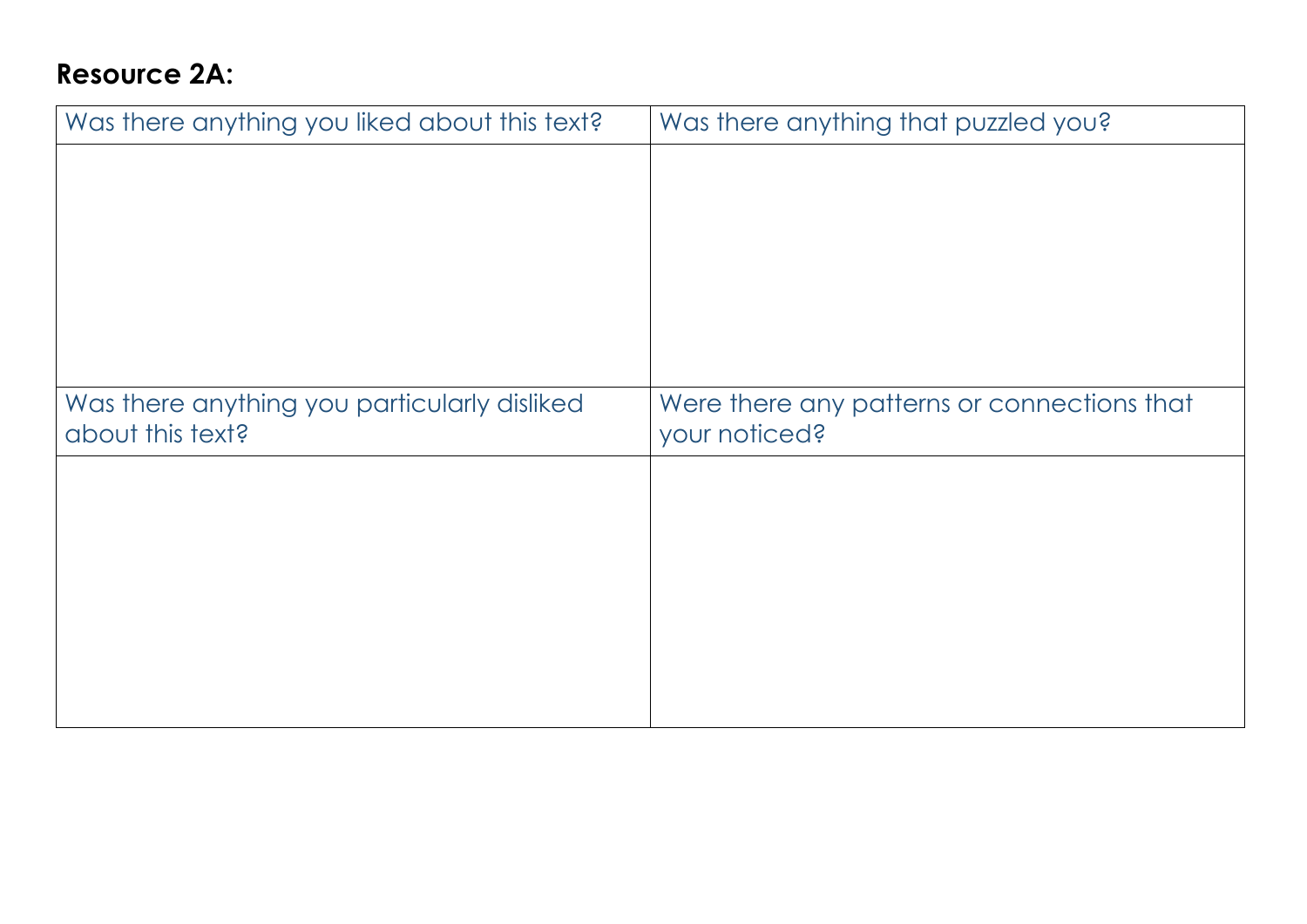## **Resource 3A:**

| Was there anything you liked about this text?                    | Was there anything that puzzled you?                         |
|------------------------------------------------------------------|--------------------------------------------------------------|
|                                                                  |                                                              |
|                                                                  |                                                              |
|                                                                  |                                                              |
|                                                                  |                                                              |
|                                                                  |                                                              |
|                                                                  |                                                              |
|                                                                  |                                                              |
| Was there anything you particularly disliked<br>about this text? | Were there any patterns or connections that<br>your noticed? |
|                                                                  |                                                              |
|                                                                  |                                                              |
|                                                                  |                                                              |
|                                                                  |                                                              |
|                                                                  |                                                              |
|                                                                  |                                                              |
|                                                                  |                                                              |
|                                                                  |                                                              |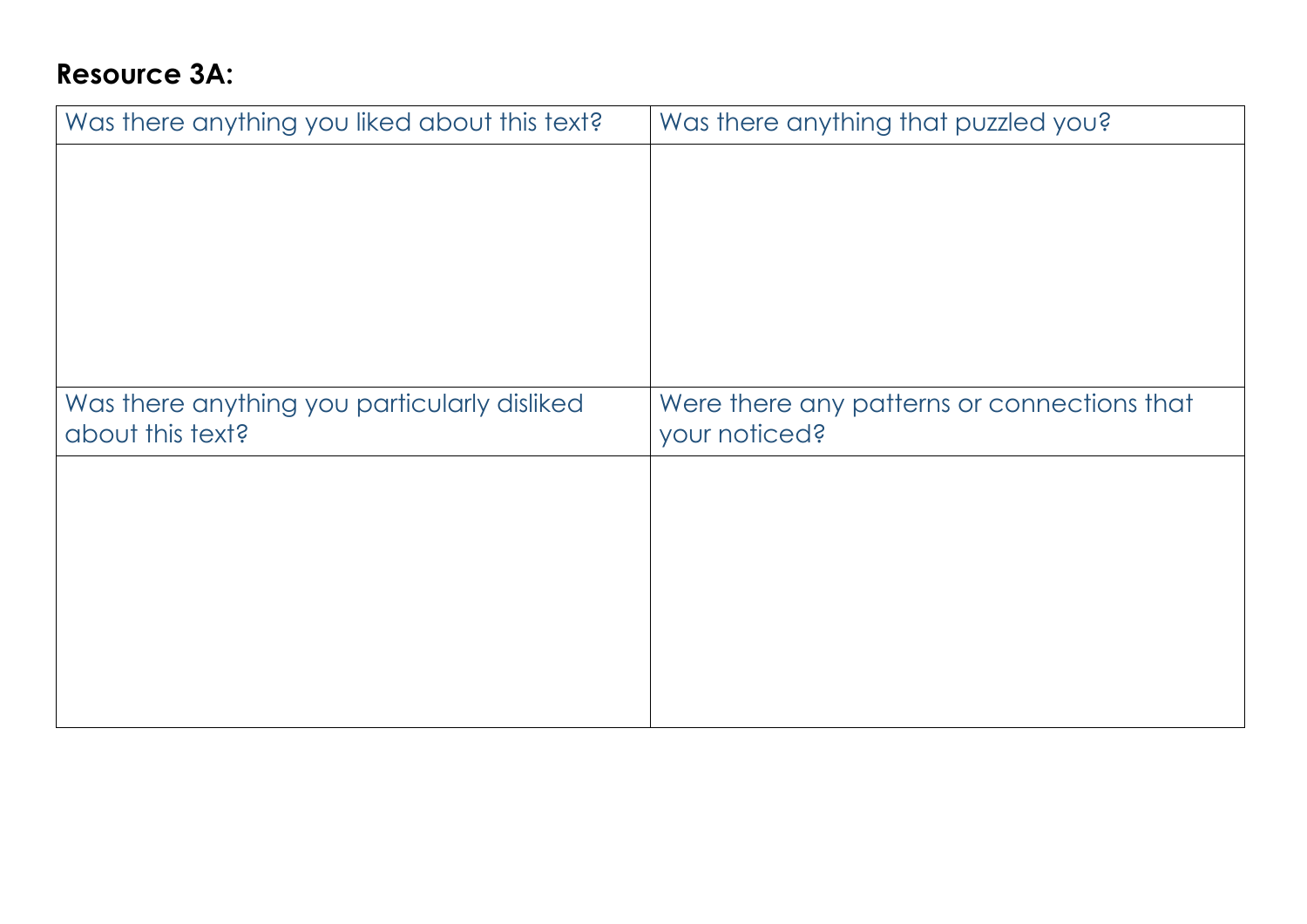## **Resource 3B:**

Zoe

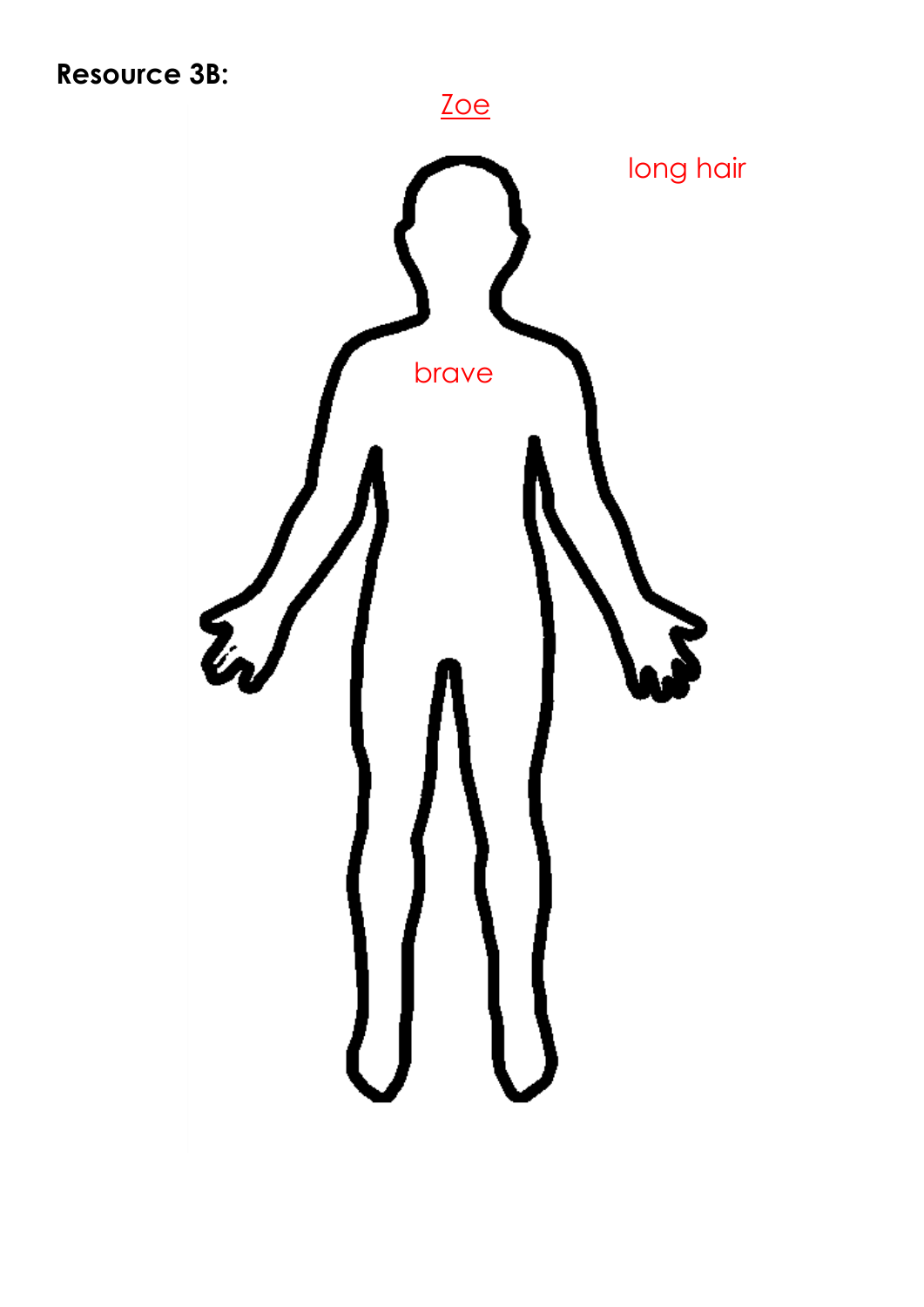## **Resource 4A:**

| Was there anything you liked about this text?                    | Was there anything that puzzled you?                         |
|------------------------------------------------------------------|--------------------------------------------------------------|
|                                                                  |                                                              |
|                                                                  |                                                              |
|                                                                  |                                                              |
| Was there anything you particularly disliked<br>about this text? | Were there any patterns or connections that<br>your noticed? |
|                                                                  |                                                              |
|                                                                  |                                                              |
|                                                                  |                                                              |
|                                                                  |                                                              |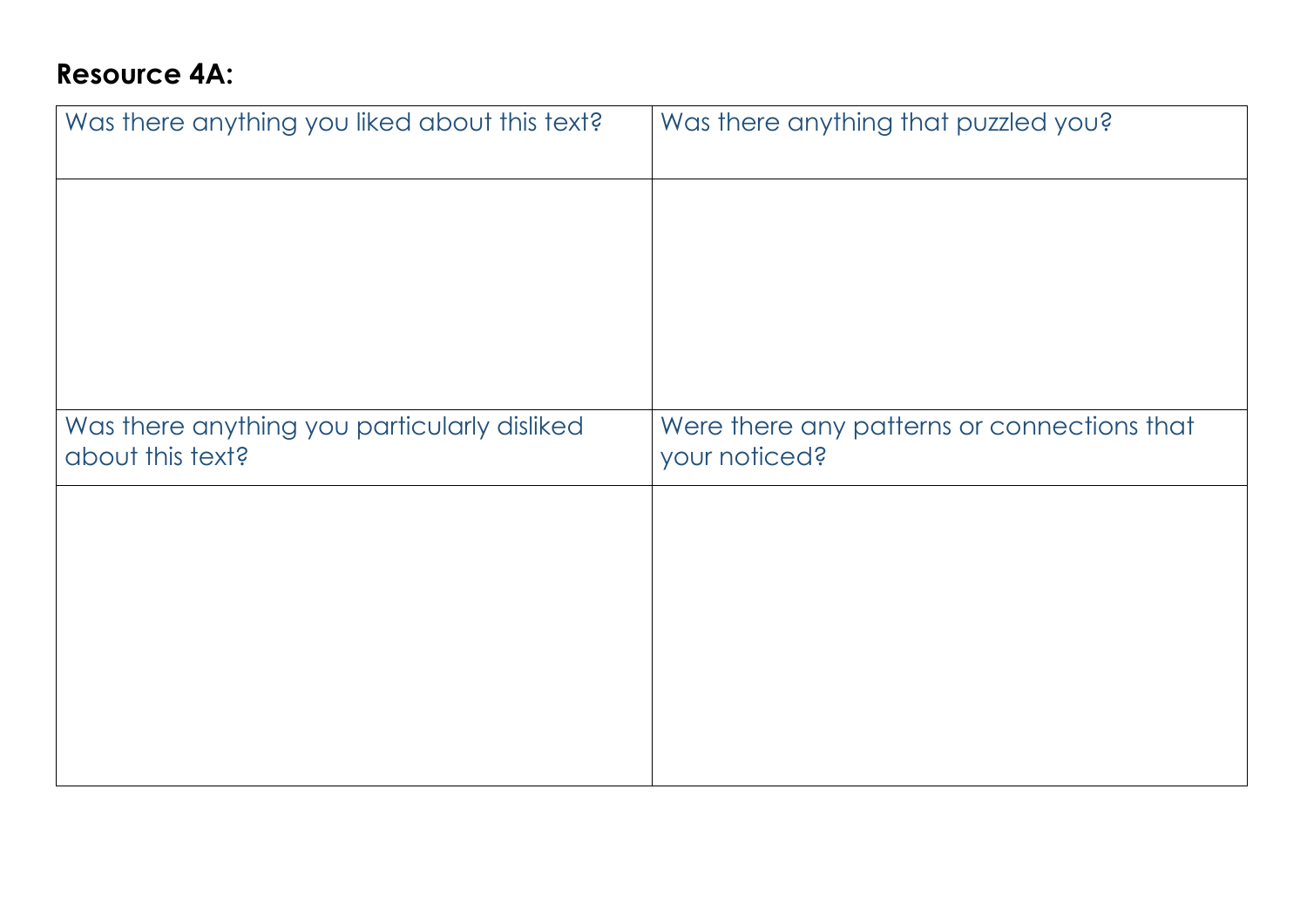## **Resource 4B**



WikipediA The Free Encyclopedia

### Main page

Contents **Current events** Random article About Wikipedia Contact us Donate

#### Contribute

Help Community portal Recent changes **Upload file** 

#### Tools

What links here **Related changes** Special pages **Permanent link** Page information Wikidata item Cite this page

# Norwich

From Wikipedia, the free encyclopedia

**Norwich** (*['nprtdz, -tt[/ (* [listen\)](https://upload.wikimedia.org/wikipedia/commons/8/8a/En-uk-Norwich.ogg)) is a city in [Norfolk,](https://en.wikipedia.org/wiki/Norfolk) England, situated on the [River Wensum](https://en.wikipedia.org/wiki/River_Wensum) in [East Anglia,](https://en.wikipedia.org/wiki/East_Anglia) about 100 miles (160 km) north-east of [London.](https://en.wikipedia.org/wiki/London) A [city](https://en.wikipedia.org/wiki/City_status_in_the_United_Kingdom) since 1094, Norwich is the [county town](https://en.wikipedia.org/wiki/County_town) of Norfolk and unofficially seen as East Anglia's capital. From the late [Middle Ages](https://en.wikipedia.org/wiki/Middle_Ages) until the [Industrial Revolution,](https://en.wikipedia.org/wiki/Industrial_Revolution) Norwich was the largest city in England after London and one of the most important.<sup>[\[3\]](https://en.wikipedia.org/wiki/Norwich#cite_note-FOOTNOTEWilliamsJonesLeeGriffiths200611-3)</sup> The present-day population of the city is about 142,000.

Norwich is 100 miles (161 km) northeast of [London,](https://en.wikipedia.org/wiki/London) 102 miles (164 km) east of [Leicester,](https://en.wikipedia.org/wiki/Leicester) 130 miles (209 km) east-north-east of [Birmingham,](https://en.wikipedia.org/wiki/Birmingham) 40 miles (64 km) north of [Ipswich](https://en.wikipedia.org/wiki/Ipswich) and 65 miles (104 km) east of [Peterborough.](https://en.wikipedia.org/wiki/Peterborough)

### **Climate**[\[edit\]](https://en.wikipedia.org/w/index.php?title=Norwich&action=edit§ion=46)

Norwich, like the rest of the [British](https://en.wikipedia.org/wiki/British_Isles)  [Isles,](https://en.wikipedia.org/wiki/British_Isles) has a temperate maritime climate. It does not suffer extreme temperatures, and benefits from rainfall fairly evenly spread throughout the year. [Coltishall,](https://en.wikipedia.org/wiki/Coltishall) about 11 miles (18 km) to the north-east, was the nearest official met-office weather station for which records are available, although it ceased reporting in early 2006 – Norwich airport now provides readings. Norwich's position in East Anglia, jutting out into the [North](https://en.wikipedia.org/wiki/North_Sea)  [Sea](https://en.wikipedia.org/wiki/North_Sea) can produce weather conditions that have less effect on other parts of the country, such as snow or [sleet](https://en.wikipedia.org/wiki/Rain_and_snow_mixed) showers during the winter months on a northerly or easterly wind, or sea fog[/haar](https://en.wikipedia.org/wiki/Haar_(fog)) during the summer half of the year. An example of Norwich being afflicted by sea fog is shown in the adjacent image.

The highest temperature recorded at Coltishall was 33.1 °C (91.6 °F)[\[201\]](https://en.wikipedia.org/wiki/Norwich#cite_note-208) during June 1976. However, go back further to 1932, and Norwich's absolute record high stands at 35.6 °C (96.1 °F).<sup>[\[202\]](https://en.wikipedia.org/wiki/Norwich#cite_note-209)</sup> Typically the warmest day of the year should reach 28.8 °C (83.8 °F)<sup>[\[203\]](https://en.wikipedia.org/wiki/Norwich#cite_note-210)</sup> and 9.9 days<sup>[\[204\]](https://en.wikipedia.org/wiki/Norwich#cite_note-211)</sup> should register a temperature of 25.1 °C (77.2 °F) or higher.

The lowest temperature recorded at Coltishall was −15.3 °C

### **Norwich**

City and non-metropolitan district



Clockwise from top left: Princes Street, Norwich Cathedral, Norwich City Hall, Norwich Castle, St John the Baptist Cathedral



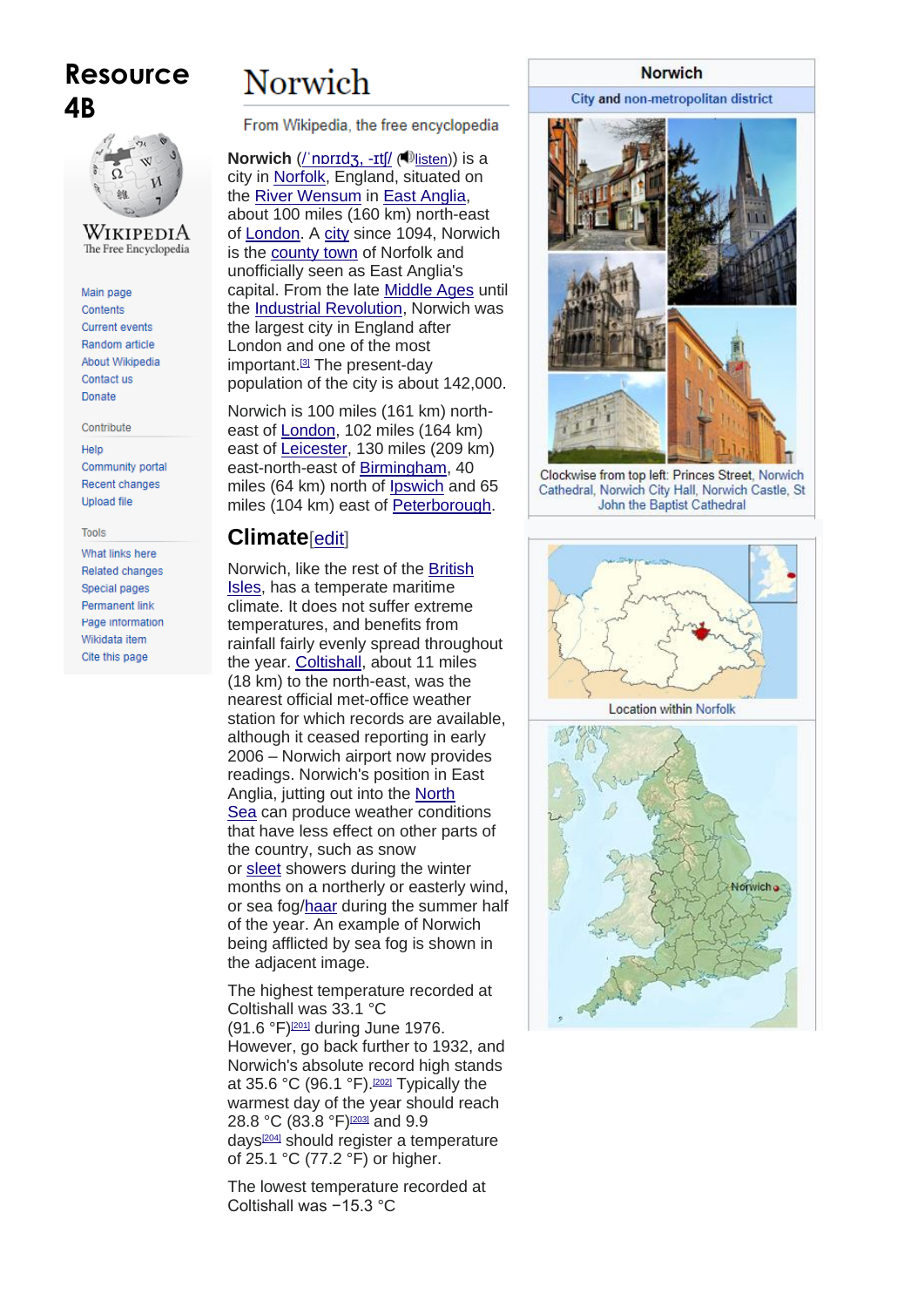$(4.5 \text{ °F})$ <sup>[\[205\]](https://en.wikipedia.org/wiki/Norwich#cite_note-212)</sup> during January 1979. In a typical year however, the coldest night should only fall to −7.5 °C (18.5 °F).[\[206\]](https://en.wikipedia.org/wiki/Norwich#cite_note-213) On average 39.4[\[207\]](https://en.wikipedia.org/wiki/Norwich#cite_note-214) air frosts will be recorded during the course of the year. More recently, the temperature at Norwich airport fell to −14.4 °C (6.1 °F)[\[208\]](https://en.wikipedia.org/wiki/Norwich#cite_note-215) on 18 December 2010 with unofficial weather stations reporting localised readings of −17 and −18 °C (1 and 0 °F).

The nearest sunshine monitoring weather station for which records are available is [Morley](https://en.wikipedia.org/wiki/Morley,_Norfolk) agricultural research centre, about 11 miles (18 km) southwest of Norwich city centre. For the 1961–90 period, it averaged 1558 hours<sup>[\[209\]](https://en.wikipedia.org/wiki/Norwich#cite_note-216)</sup> of sunshine a year, a relatively high total for an inland part of the British Isles outside of southern England. In reality, given Norwich's position nearer to the coast and as such suffering from less convective cloud development during summer, true totals may even be slightly higher than this.

Rainfall, at around 650 mm (25 inches), is low, although as much as 100 mm (4 inches) higher than other, more sheltered parts of East Anglia, as Norwich is more prone to showers originating from the North Sea.<sup>[\[210\]](https://en.wikipedia.org/wiki/Norwich#cite_note-217)</sup>



[Sea fog](https://en.wikipedia.org/wiki/Sea_fog) clinging to the East Anglian coast, February 2008; Norwich is denoted by the yellow dot.

### **Norwich Cathedral**

Cathedral Church of the Holy and **Undivided Trinity** 



Spire and south transept viewed from the cloisters



Shown within Norwich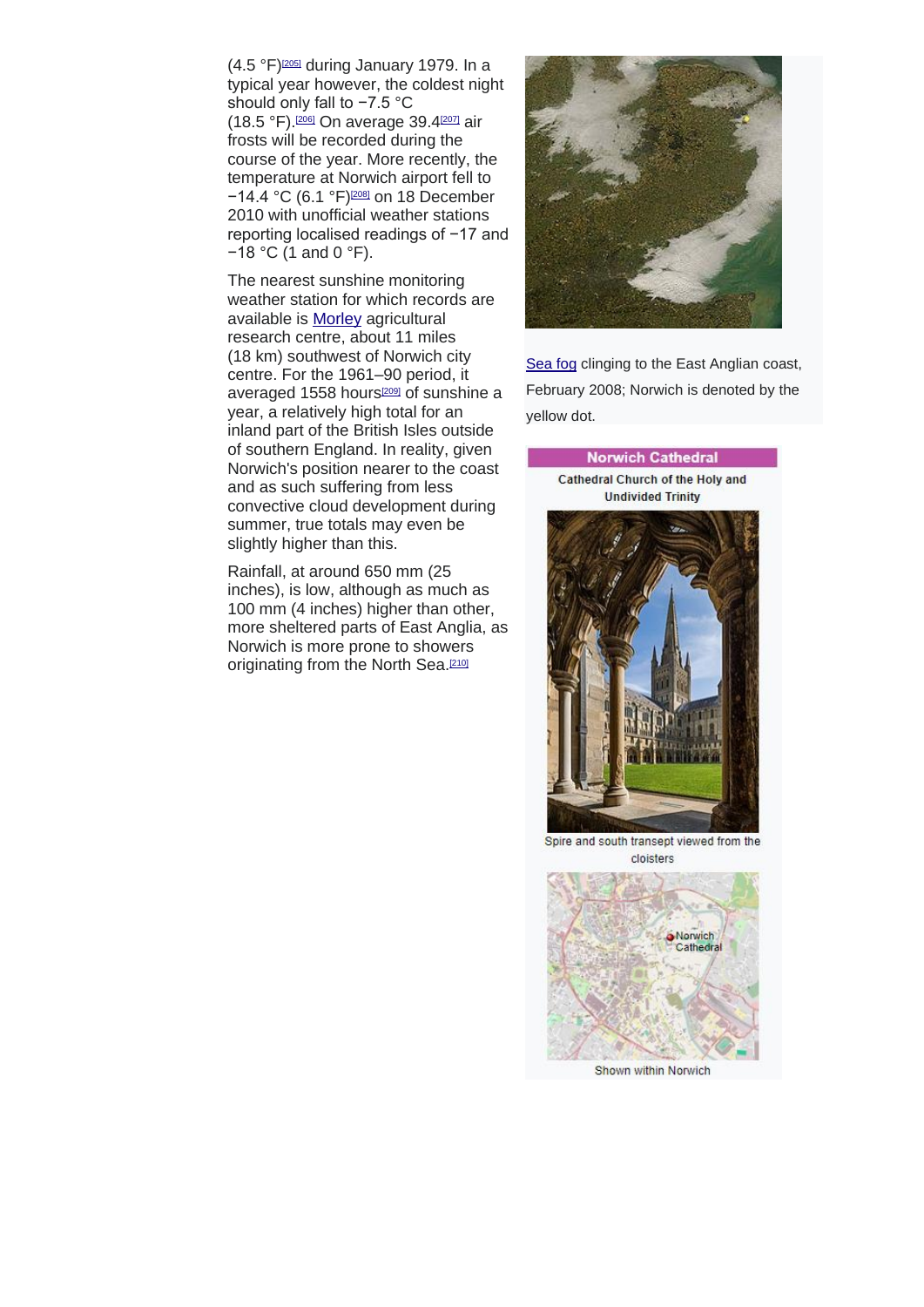## **Resource 4C**

## **Book/Movie: Hunger Games**

The Hunger Games trilogy takes place future time, in the dystopian nation of Panem, located in North America. The country has a wealthy Capitol city, located in the Rocky Mountains, surrounded by twelve (originally thirteen) poorer districts ruled by the Capitol. The Capitol is rich and technologically advanced, but the districts are in varying states of poverty. The trilogy's narrator and main character, Katniss Everdeen, lives in District 12, the poorest region of Panem where people regularly die of starvation.

As punishment for a past rebellion against the Capitol (called the "Dark Days"), in which District 13 was destroyed, one boy and one girl from each of the twelve remaining districts, between the ages of 12 and 18, are selected by lottery to compete in an annual pageant called the Hunger Games. The Games are a televised event in which the participants, called "tributes", are forced to fight to the death in a dangerous public arena. The winning tribute and his/her home district are then rewarded with food, supplies, and riches. The Hunger Games were created to provide entertainment for the Capitol and to remind the districts of the Capitol's power and that they won the battle in the rebellion.

## **Book/Movie:**

## **Book/Movie:**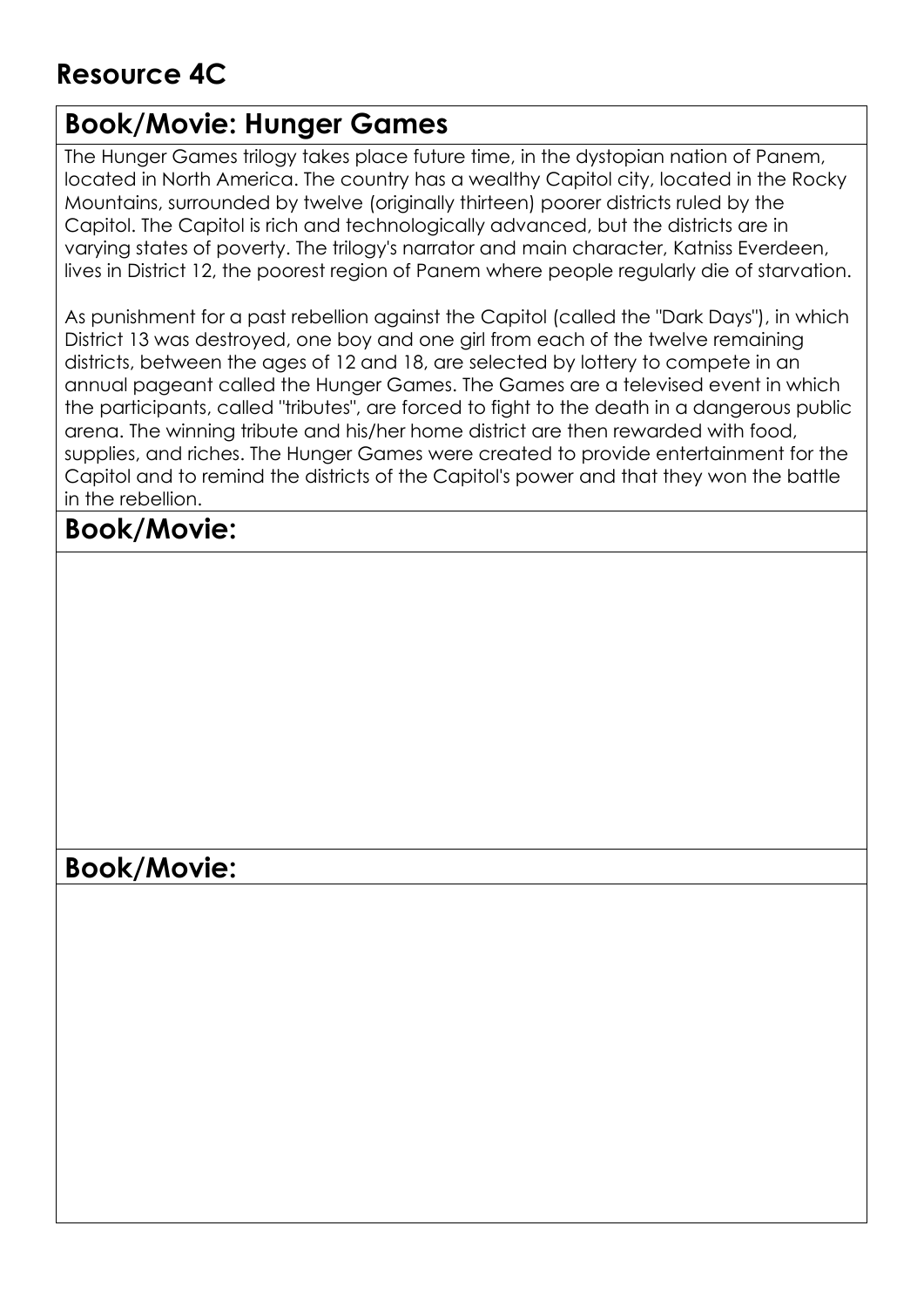## **Resource 5A – Before Chapter 2 Extract.**

Far away on the horizon was a massive, ancient, stone building. It had two tall towers that stuck into the sky, one at the end and another shorter one in the middle. She couldn't see that there was any land underneath it, and it looked as if it was floating on the sea.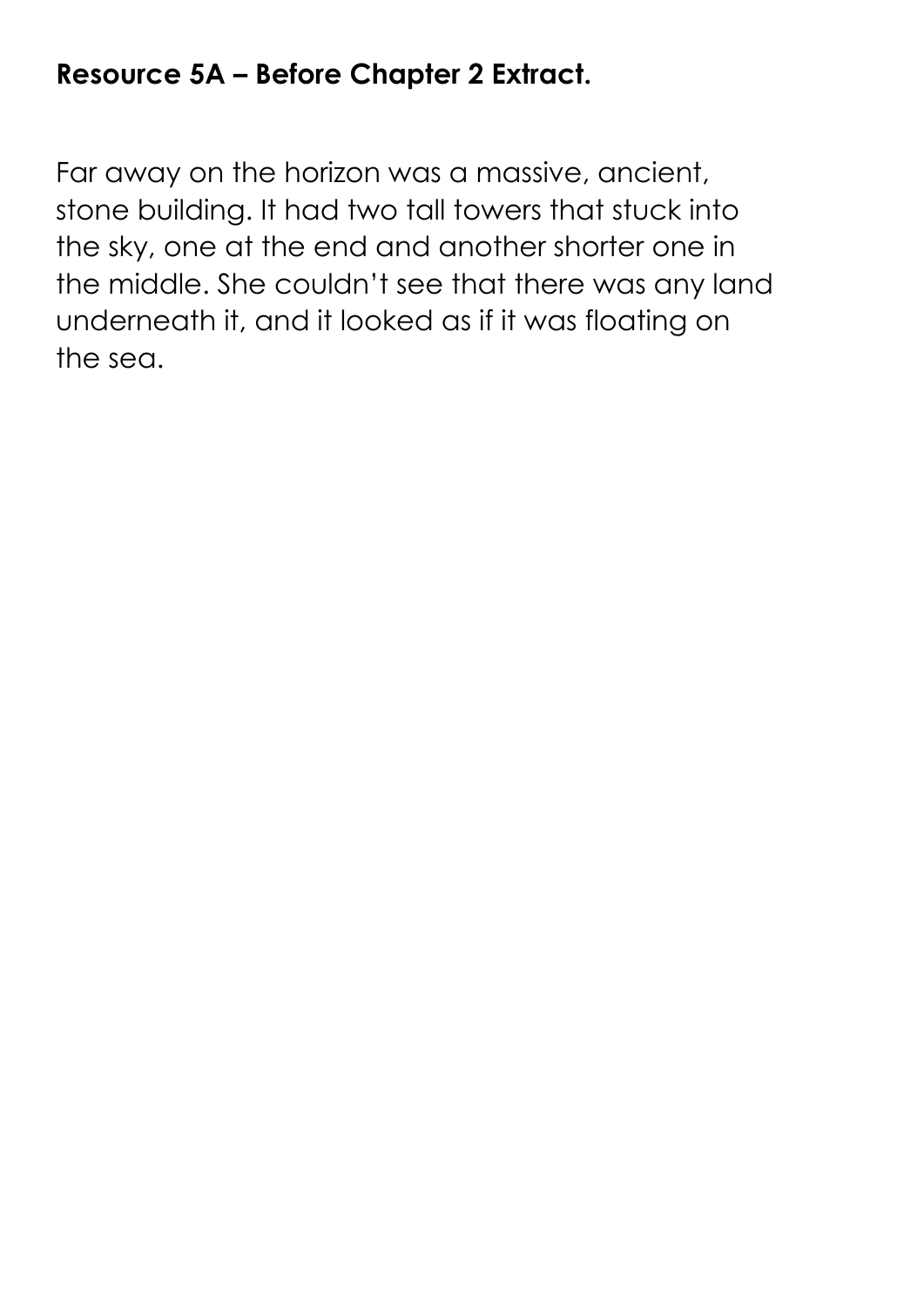## **Resource 5B**

| Was there anything you liked about this text?                    | Was there anything that puzzled you?                         |
|------------------------------------------------------------------|--------------------------------------------------------------|
|                                                                  |                                                              |
|                                                                  |                                                              |
|                                                                  |                                                              |
|                                                                  |                                                              |
|                                                                  |                                                              |
|                                                                  |                                                              |
|                                                                  |                                                              |
| Was there anything you particularly disliked<br>about this text? | Were there any patterns or connections that<br>your noticed? |
|                                                                  |                                                              |
|                                                                  |                                                              |
|                                                                  |                                                              |
|                                                                  |                                                              |
|                                                                  |                                                              |
|                                                                  |                                                              |
|                                                                  |                                                              |
|                                                                  |                                                              |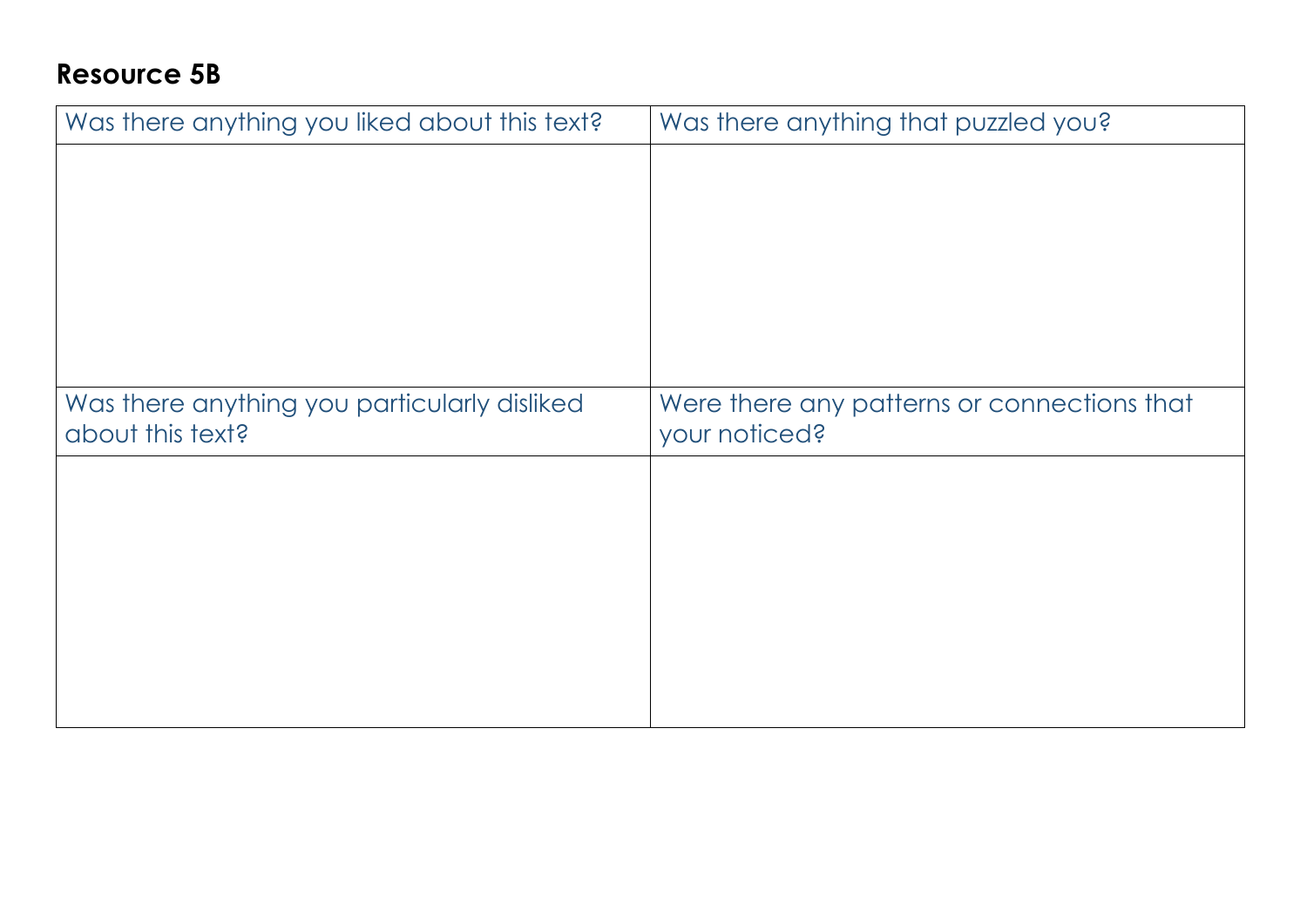## **Resource 5C**

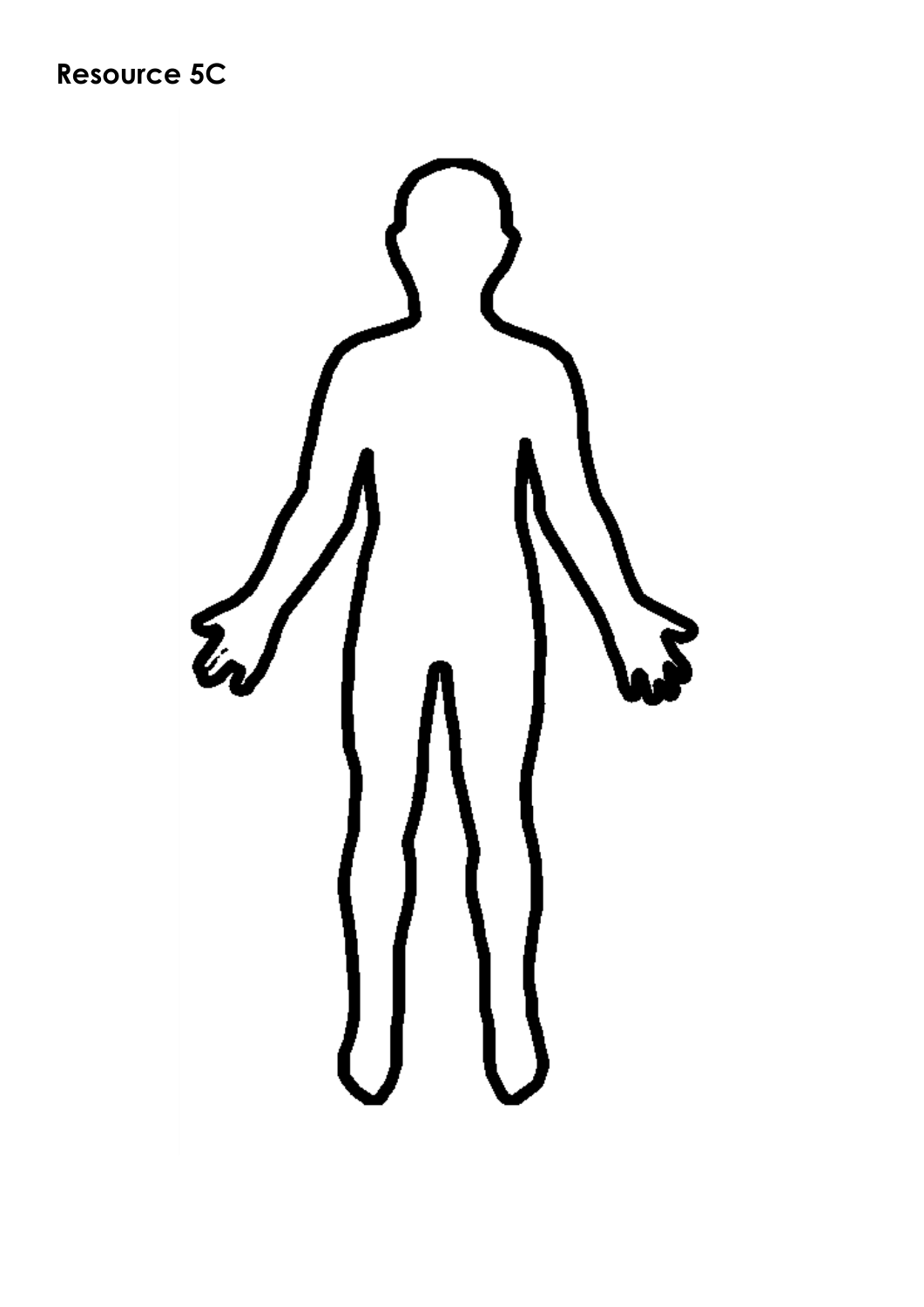